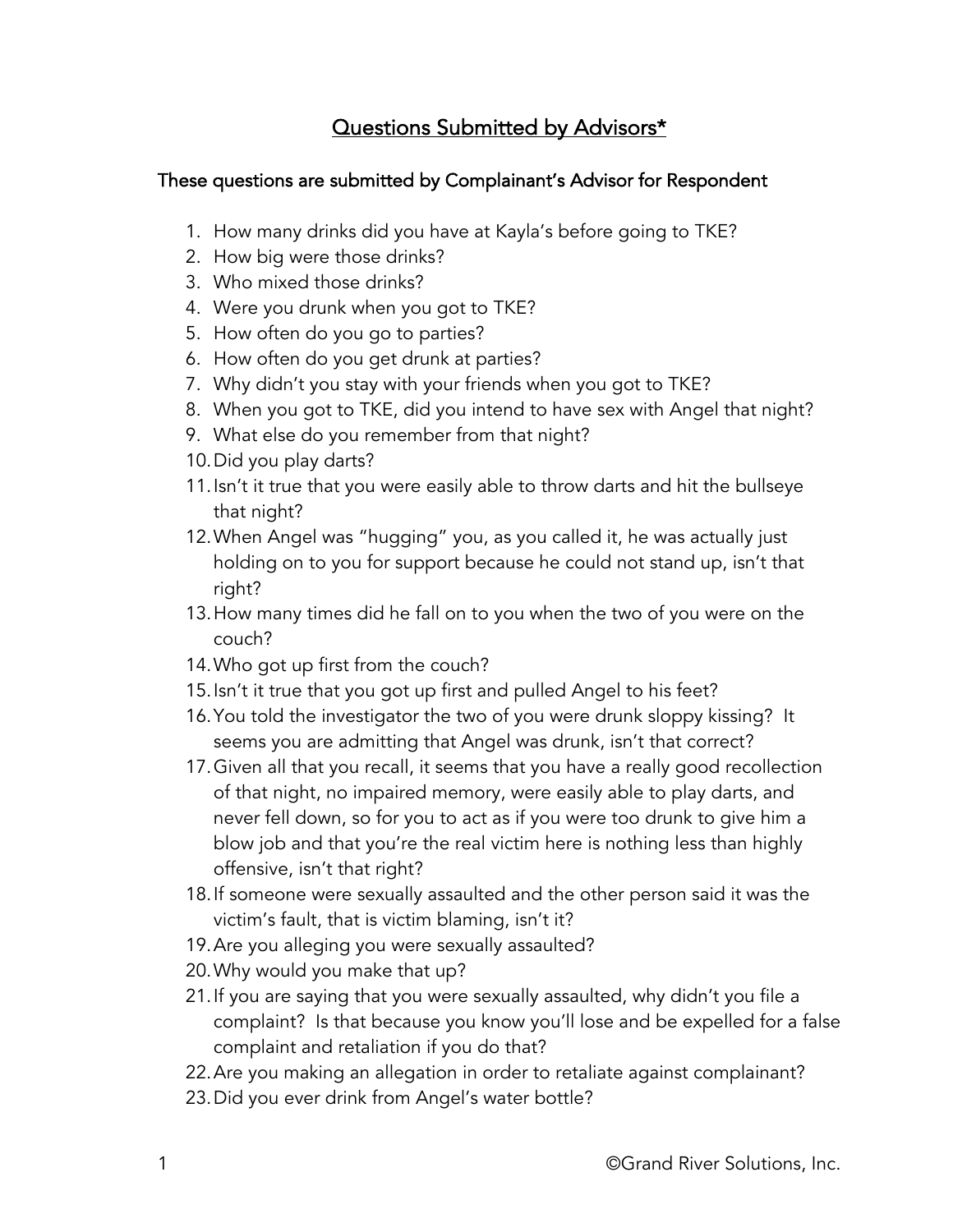- 24.Did you ever smell alcohol on Angel's breath while at the TKE party?
- 25.Have you seen the video of you giving Angel a blow job?
- 26.Did you initiate sex with Angel in order to get back at your boyfriend?
- 27.(add questions why didn't she pull away, he wasn't restraining her, suggesting she liked it)
- 28.Do you often give blowjobs to boys at parties?
- 29.You said you had no information or memories about what happened at the party, but also claim to remember how her hands were moving, when the two of you were sitting on the couch in the basement. Which one of those statements is the lie?

#### Questions submitted by Respondent for Complainant

- 1. You said you do not remember anyone drinking from your water bottle. How can you remember that?
- 2. Did you file a report with the police?
- 3. Why not?
- 4. Did you get a medical exam?
- 5. Why not?
- 6. Is it true that you are hoping to go to medical school?
- 7. Isn't it true that you are really worried about your grades this semester?
- 8. Isn't it true you were struggling with inorganic chemistry class?
- 9. And isn't it true that you wanted to drop the class but you would have had a "W" on your transcript?
- 10.Did you end up withdrawing from that class?
- 11.And isn't it true that there is no notation on the transcript because you were given the gift of being pulled from the class without any transcript notation?
- 12.And is that why you filed this claim, so you could get out of taking the class without anything showing up on your transcript?
- 13.You said to the investigator that you "could not believe anyone would film" the sex act that occurred at the TKE party, isn't that correct?
- 14.Have you ever watched any porn videos?
- 15.Didn't you take a video last year of some of your friends, including Bob and Dylan, playing a game that involved simulating sex acts?
- 16.During your interview with the investigator, isn't it true that you had to be reminded by your own advisor that your "story" is that you were too drunk to remember anything, right?
- 17.How many times did you and your advisor rehearse your interview?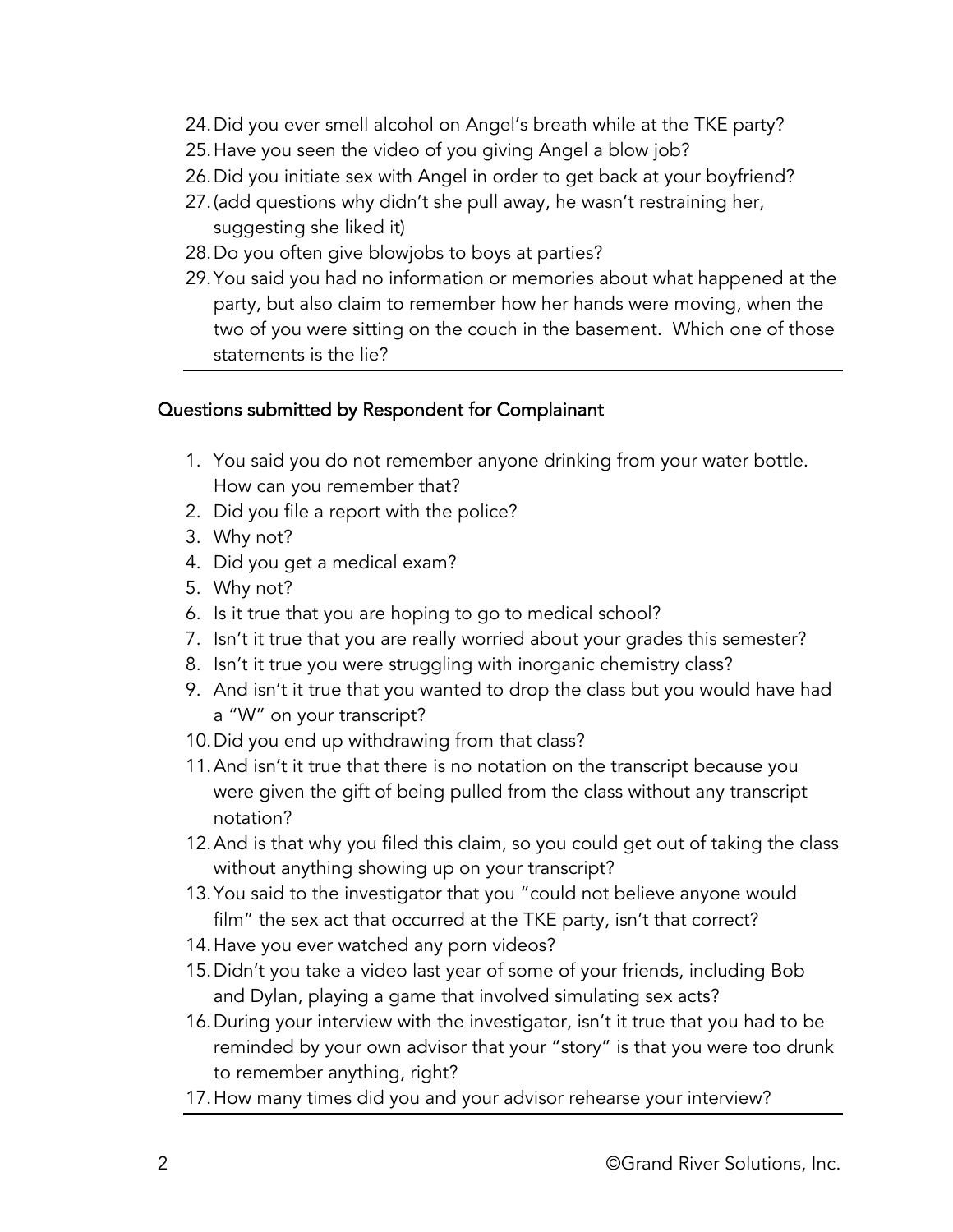### Questions for Bob

By Complainant

- what exactly do you consider to be 2 or 3 shots? • When you were describing the vodka your poured into your water bottle,
- Did you use shot glasses, red solo cups, or did you eyeball it?
- What do you remember about Barb's Tinder profile?
- Did it suggest what type of relationship she was looking for?
- Did you match?
- Why were you looking at Tinder?
- How often do you troll on Tinder?
- You said Barb took a huge gulp out of your water bottle toward the end of the evening. What did you mean by "huge gulp?"
- How much of the vodka/orange juice in your bottle did you drink that night?
- How much was left in the morning?

By Respondent

- Doesn't your frat have a reputation on campus of getting girls drunk at parties?
- Isn't true when you say you take care of people at parties, that you actually just get them more drunk so they will have sex with one of your friends or brothers? That is what you were doing to the respondent, correct?
- Didn't you have to retake Measuring Science 101 where they teach you how to measure liquids?
- How many times did you watch that video before deleting it?
- Do you still have the video?
- Will you get in trouble with your fraternity for bringing in illicit alcohol to the party?
- Isn't it a violation of fraternity rules for you to drink, particularly when you were supposed to stay sober and prevent people from getting too drunk or harming themselves or others?
- Do you feel bad that, by drinking so much, you were unable to do your job well that night?
- Do you feel bad that, by drinking so much, you basically allowed the sex assault in the basement to occur, because you weren't keeping a watchful eye?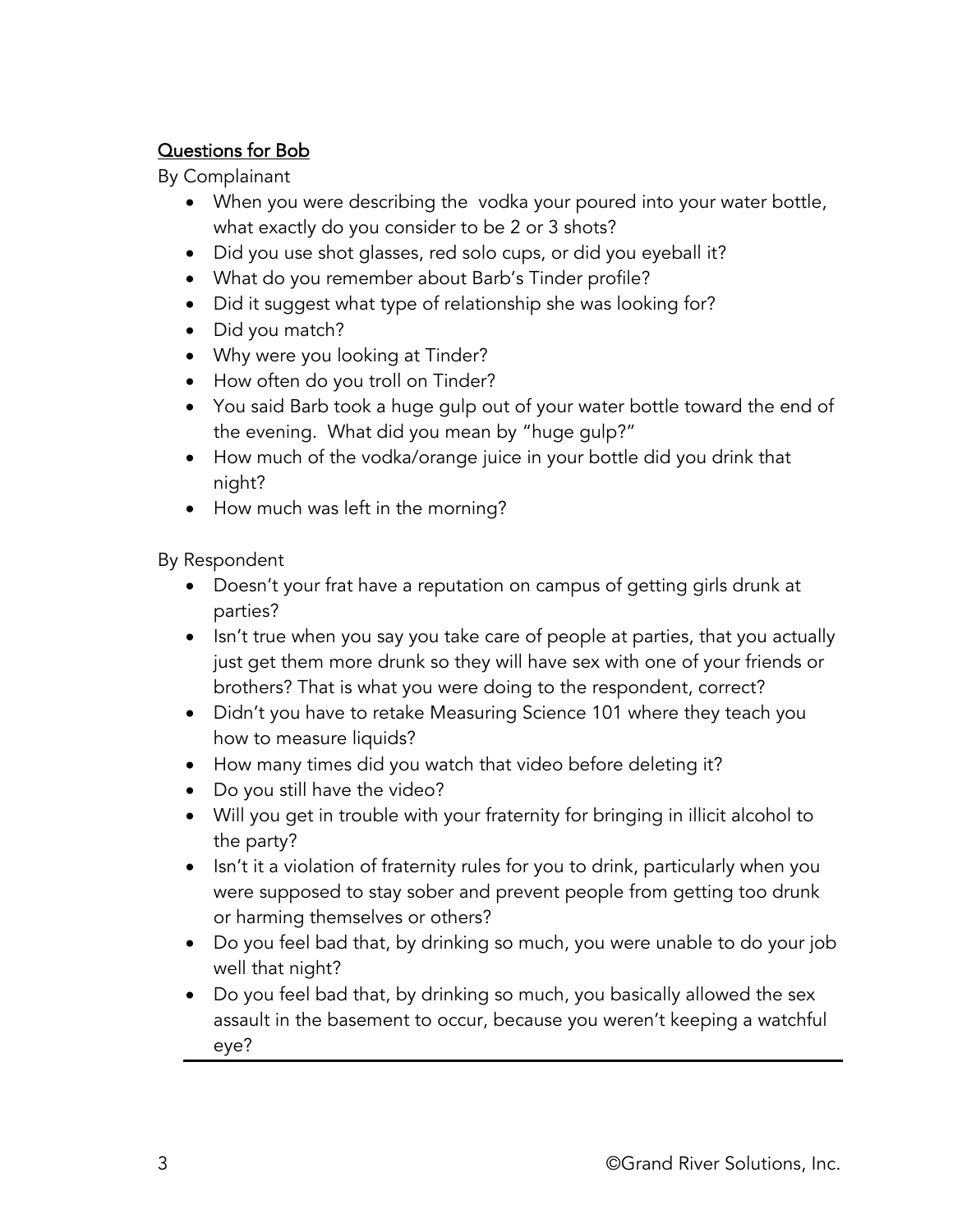### Questions for Dylan

By Complainant

- You told the investigator you saw Angel spill beer on Barb, isn't that correct?
- And didn't you tell the investigator that you also saw Angel stumbling and falling?
- So basically, he was acting like he was so drunk that he could barely function, right?

By Respondent

- You made a water bottle of vodka and orange juice correct?
- How much did you drink?
- Do you remember how much of it you had left at the end of the night?
- How strong was your orange juice and vodka?
- You bought beer. How old are you?
- Why do you have a fake ID?
- You said you saw Angel at the party, and that he was so drunk he could barely stand up; did you take any action to protect your drunk friend from drinking more?
- Is that because your friend was not really that drunk, or because you don't really care about someone being so drunk they can barely stand?
- Your friend passed out at the end of the night; which emergency number did you call for help?
- You said you put a trash can by him when you saw him passed out, but you didn't roll him on to his side? Is that because he was sleeping, and not really because he was drunk?
- Have you ever tried to hit on Barb?
- Didn't she reject your advances?
- Is that why you're exaggerating your supposed observations that Angel was so drunk?
- Respondent does better than you in all your classes, correct?
- And you said you once caught her cheating off of you, but isn't it actually true that you were the one referred to student conduct for a plagiarism charge?
- If you have a fake ID, what else is fake? Your testimony, for example?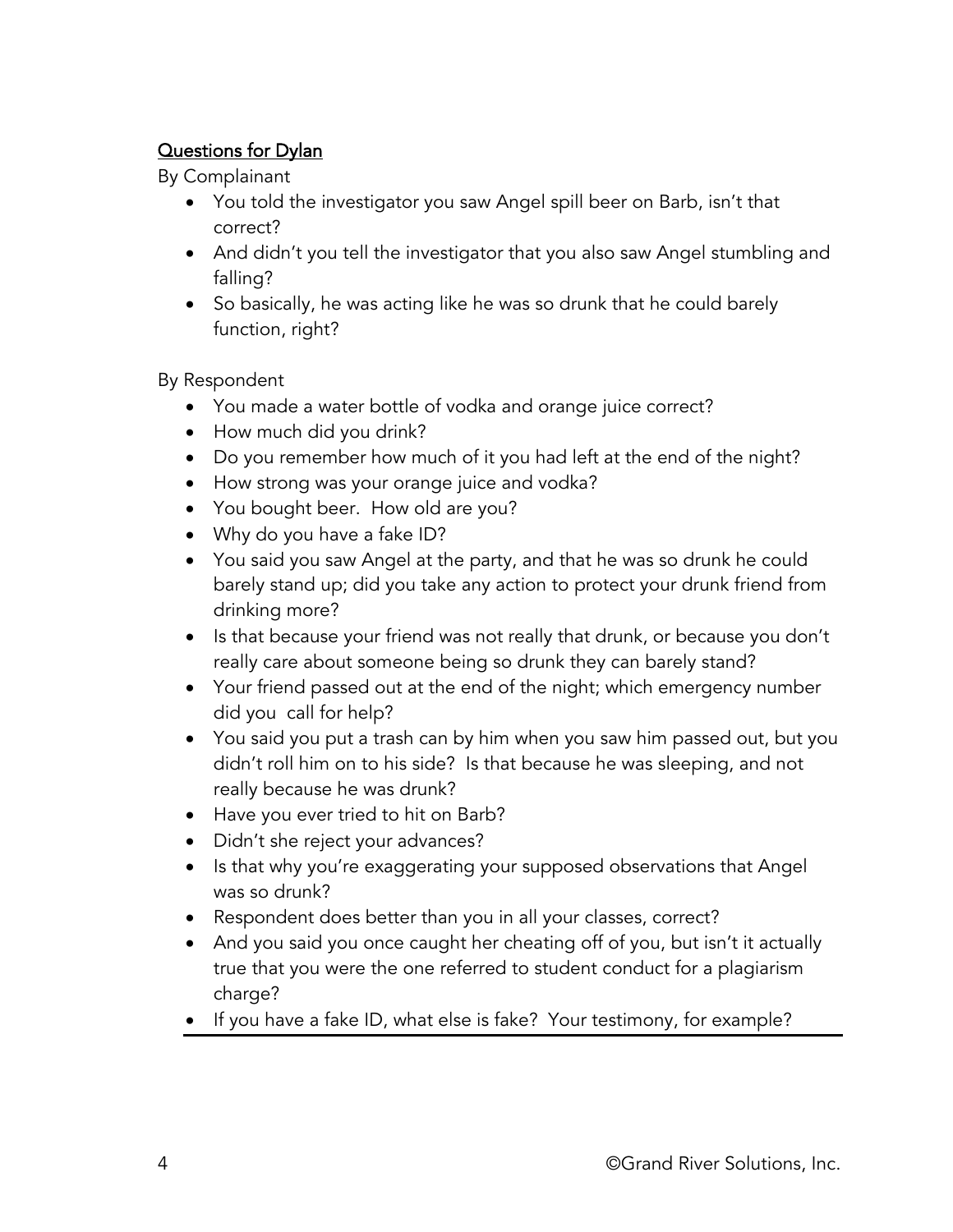#### Questions for Stevie

By Complainant

- How much did you have to drink?
- How drunk did you feel that night?
- Do you think you were close to blacking out?
- Given how drunk you were, isn't it likely that you don't really have a good memory of that night?
- You said Angel stumbles even when he is not drinking, yet you know he is an athlete, so how is it that an athlete stumbles and is as uncoordinated even when sober, as you described to the investigator?
- Do you have a crush on Barb?
- How long have you wanted to have sex with her?
- Are you minimizing how very drunk Angel was in order for her to like you more?

By Respondent

- Did you see Barb and Angel playing darts?
- Was Angel able to play darts?
- Was he hanging on to Barb for dear life or standing up and throwing darts?

## Questions for Nick

By Complainant

- Isn't true you have no real friends?
- You don't get good grades, correct?
- That is because you are always smoking weed, correct?
- How much weed did you smoke that night?
- Does smoking weed impact your ability to remember things?
- Isn't it true that the reason you started smoking weed was because you got a card for medical marijuana, for your anxiety and ADHD?
- Did you imagine the conversation about Angel wanting to hook up with a girl?
- Does your anxiety or ADHD make you imagine things that did not happen?
- Why did you presume Angel was "cheating" when he was actually the victim of a sexual assault?
- Did you watch the video?
- Isn't it obvious to you that Angel is swaying and can barely stand up while she gives him a blow job?
- Do you still have the video of that night on your phone?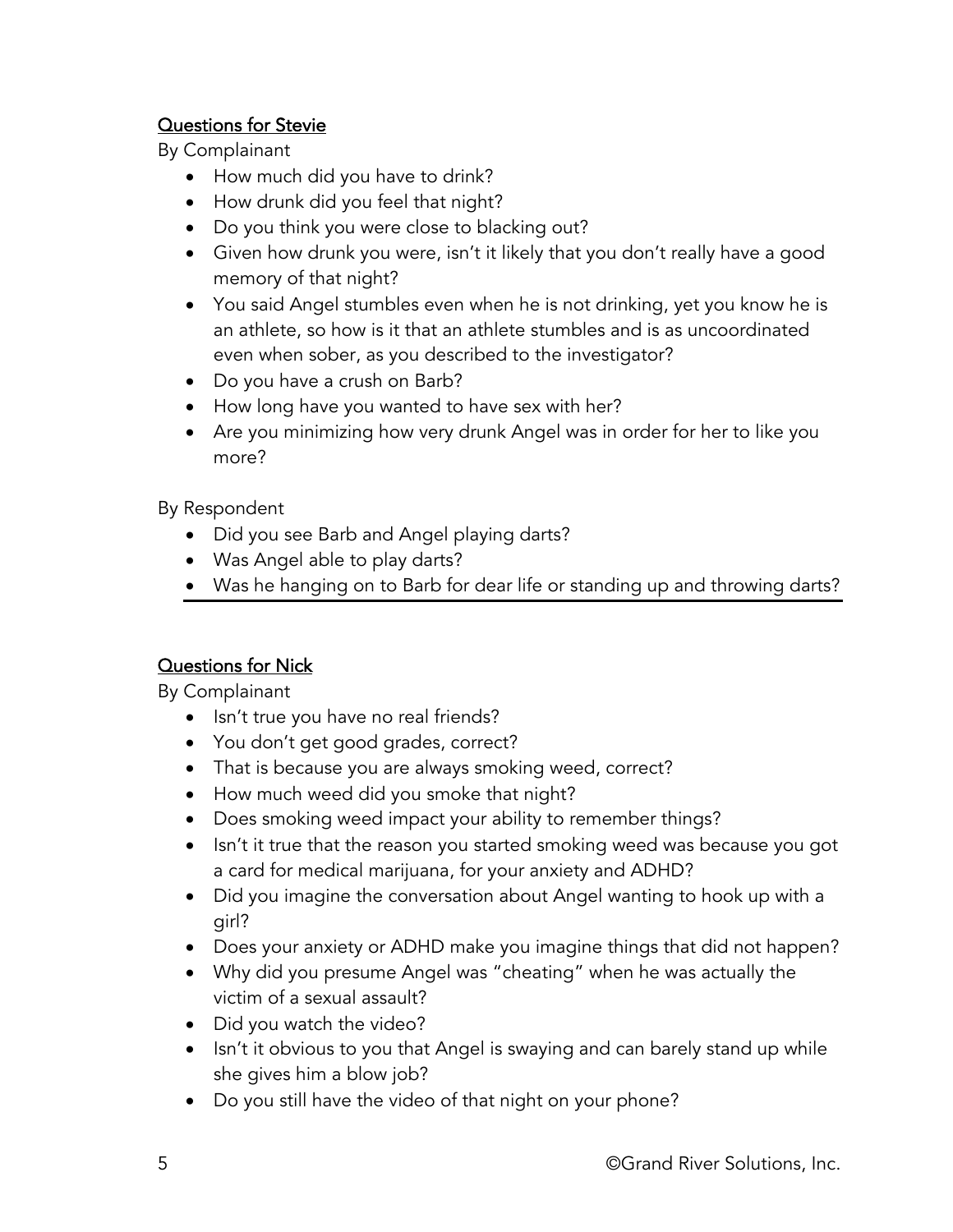• If I were to call the police on you and tell them that that you have evidence of a crime on your phone, aren't you scared they will find it?

By Respondent

- So, the complainant seemed desperate to hook-up with a girl that night?
- Are you certain you remember that conversation?
- What else do you recall from that night?
- Can you remember what you ate for breakfast that day?
- And isn't it true that you are a really honest person who would never lie?

#### Questions for Kayla

By Complainant

- Did you notice the complainant stumbling or falling over, once he was in the basement?
- Did you feel drunk that night?
- Was the amount you had to drink that night a lot for you?
- Given how much you had to drink, do you think you can even trust your memories from that night?
- Barb is a good friend of yours, isn't she?
- You would say anything to support her, wouldn't you?
- Did you tell the investigator that Barb was mad at herself?
- Is it possible she was mad at herself for violating Angel?
- You said Barb and Angel were "drunk sloppy kissing." Did you get that phrase from Barb, or did she get it from you?
- Did she tell you what to say here today?
- Do you know that, if you are caught lying for her, you will be disciplined and might be suspended or expelled?

By Respondent

- Would you categorize Angel as the initiator of all the contact between him and Barb?
- So you would call him the aggressor, is that right?
- How many times did you see Angel fill Barb's beer that night?
- And you saw him keep topping it off, is that right?
- Did that feel predatory to you?
- Have you seen Angel or any of his friends like Bob, Dylan, Stevie, or Nick try to get a girl really drunk at a party, on any other occasion?